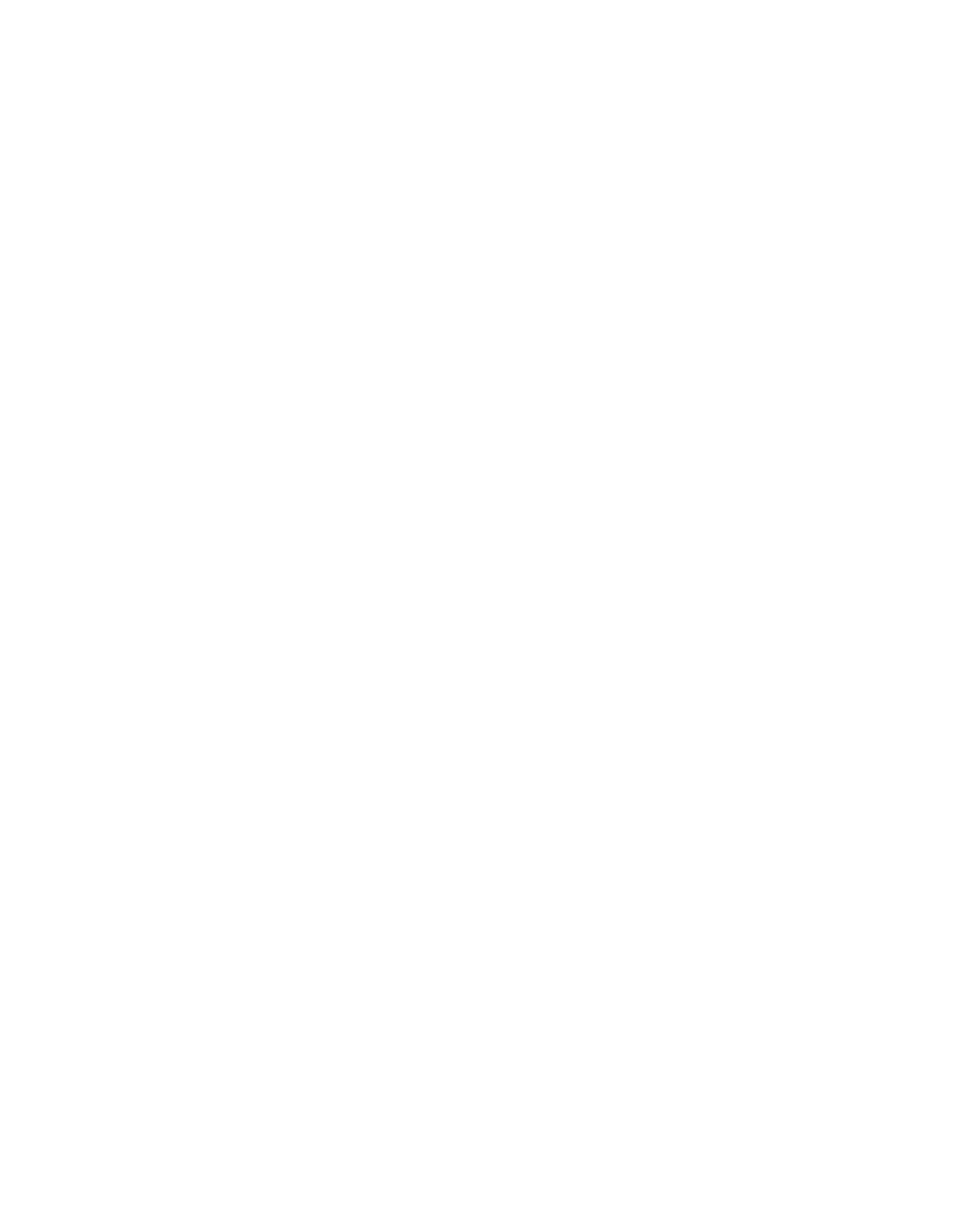

AECOM 916.414.5800 tel<br>2020 L Street, Suite 400 916.414.5850 fax 2020 L Street, Suite 400 Sacramento, CA 95811 www.aecom.com

### **Peer Resort Analysis**

**To:** Sandra Moberly, Jen Daugherty **From:** Jeff Goldman, Matt Hertel **Date:** April 16, 2015 **Subject:** Peer Resort Analysis

#### **INTRODUCTION**

In advance of the Town of Mammoth Lakes' (Town) update to its housing ordinance, this memo provides a summary of housing mitigation requirements of five mountain resort communities similarly positioned to the Town. The five peer resort communities reviewed, include: Aspen, Colorado; Jackson, Wyoming; Mt. Crested Butte, Colorado; Telluride, Colorado; and Truckee, California. AECOM also reviewed other potential peer resort case studies (Breckenridge, Colorado; Park City, Utah; and Big Bear Lake, and South Lake Tahoe, California), but determined that these cities did not have specific housing mitigation requirements or were not comparable in terms of housing market context. As part of this memo, we prepared a matrix with a quick snapshot of the housing mitigation requirements for each of these communities (see page 4). The Interim Housing Policy and the proposed draft Housing Ordinance Update for the Town of Mammoth Lakes were also added to the matrix to provide a comparison.

The housing mitigation requirements for Steamboat Springs, Colorado were also reviewed, but not included in this summary. In July 2013, the Steamboat Springs City Council suspended the Community Housing Ordinance and its affordable housing requirements for a period of two years. The City Council is presently reviewing affordable housing policies in advance of the suspension's expiration this August.

This memo explores five areas of housing mitigation policy—inclusionary housing requirements, housing mitigations options, employee generation mitigation, and the unit size of newly deed restricted affordable housing.

#### **INCLUSIONARY HOUSING REQUIREMENTS**

Three of the communities maintain inclusionary housing requirements. Jackson, Wyoming requires 25 percent of residential development be affordable, with an even split of units made available to lowincome (80% AMI), moderate-income (120% AMI), and middle-income (150% AMI) households. Two communities, Mt. Crested Butte and Truckee, require 15 percent of new residential units be affordable.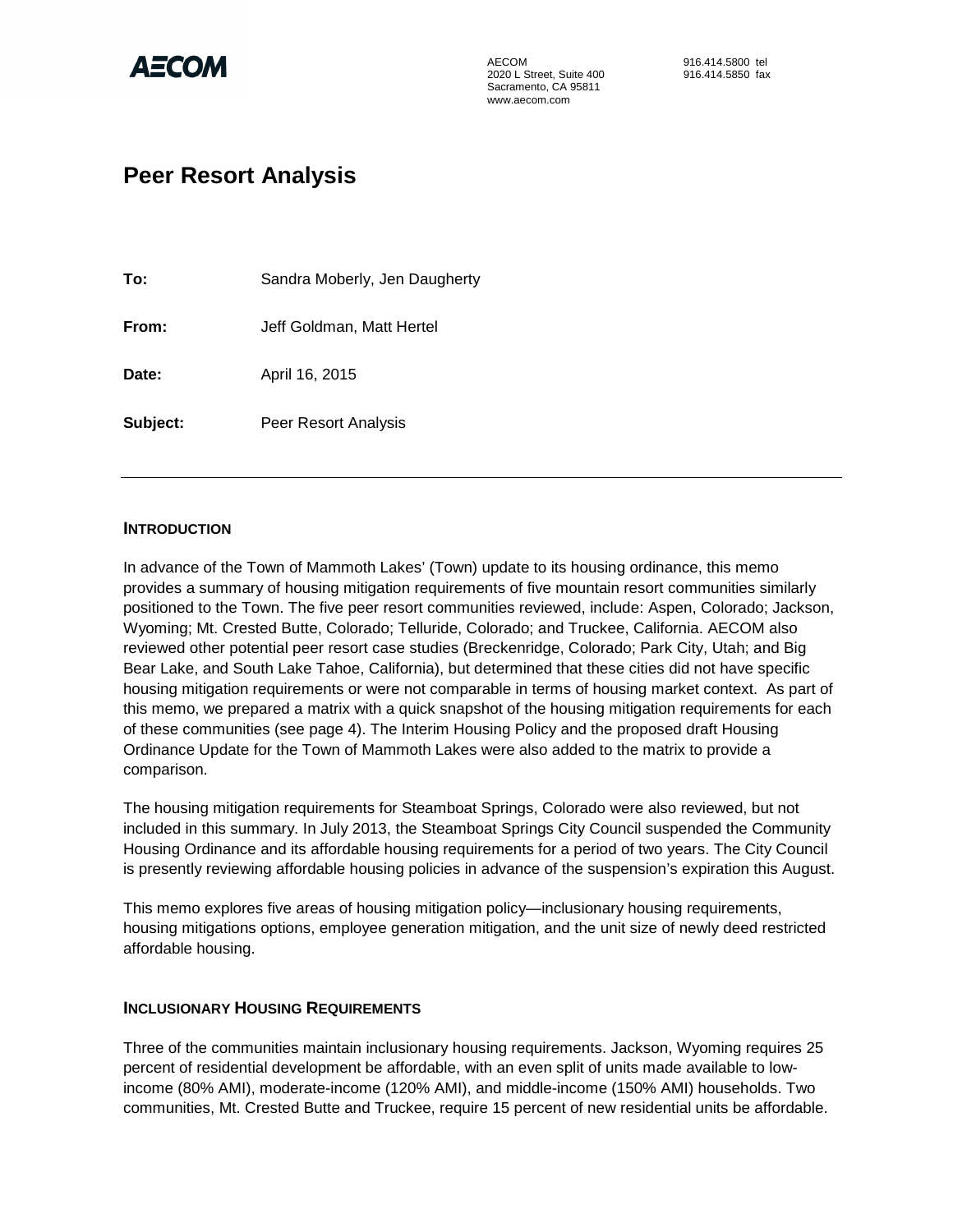

In addition to an inclusionary housing requirement, Mt. Crested Butte also requires employee generation mitigation for residential development. Mt. Crested Butte's inclusionary housing is restricted for low and moderate-income households, whereas Truckee also sets-aside units for very low-income households.

#### **HOUSING MITIGATION OPTIONS**

Each of the five communities offered a variety of options to meet housing mitigation requirements. All of the communities allowed the following options for mitigation: on-site affordable housing, off-site affordable housing, fees in-lieu of constructing affordable housing, deed restricting existing market-rate units, and dedication of land to the municipality or housing authority. Some communities expressed preference for on-site housing, and others required additional approvals to take advantage of the fullrange of mitigation options. Mt. Crested Butte also allows developers to meet their single-family/duplex affordable housing obligations by transferring ownership of deed restricted lots to builders, or sell them to eligible households who are able demonstrate the capacity to build the home. Telluride permits the construction of dormitory or shared facility units to meet requirements. Developers can purchase inclusionary housing credits from other residential development projects with excess affordable units to meet Truckee's affordable housing obligations. Housing mitigation is limited to in-lieu fees for singlefamily and duplexes in many of the communities. In Aspen, these fees are deferred if the owner of the unit is a qualified working resident.

#### **EMPLOYEE GENERATION MITIGATION—RESIDENTIAL**

Two communities require residential developments to address imputed affordable housing needs for workers at specified targeted income levels. Mt. Crested Butte's goal is to mitigate 30 percent of the demand for affordable housing (for income levels at or below 80 percent AMI) generated by the permanent jobs created. Employee mitigation requirements are calculated by multiplying the number of affordable housing units needed by the specified job generation rates (i.e.  $\leq 2,000$  square feet: 12 fulltime equivalent employees), divided by the number of employee generated per unit (1.8), and then multiplied by the mitigation rate of 30 percent.

Telluride requires mitigation for job creation for new residential development within the town limits. Telluride determined that 4.5 employees are generated for every 1,000 square feet of net floor area of commercial, and .33 employees are generated per unit for multi-family and accommodations, and .07 employees are generated by single-family and duplex residences. An independent calculation of the number of employees to be generated by a proposed development can also be submitted by the project applicant. Mitigation units are restricted to households with incomes that do not exceed 120 percent AMI (Tier 1), or 180 percent AMI (Tier 2).

#### **EMPLOYEE GENERATION MITIGATION—COMMERCIAL**

All five of the communities have enacted employee generation mitigation requirements for commercial development. Employee generation requirements are typically based upon the incremental employee generation difference between the existing development and the proposed development.

Aspen quantifies employee generation as full-time equivalents (FTEs) per 1,000 square feet of net leasable space or per lodge bedroom. The city determined that 4.7 employees are generated per 1,000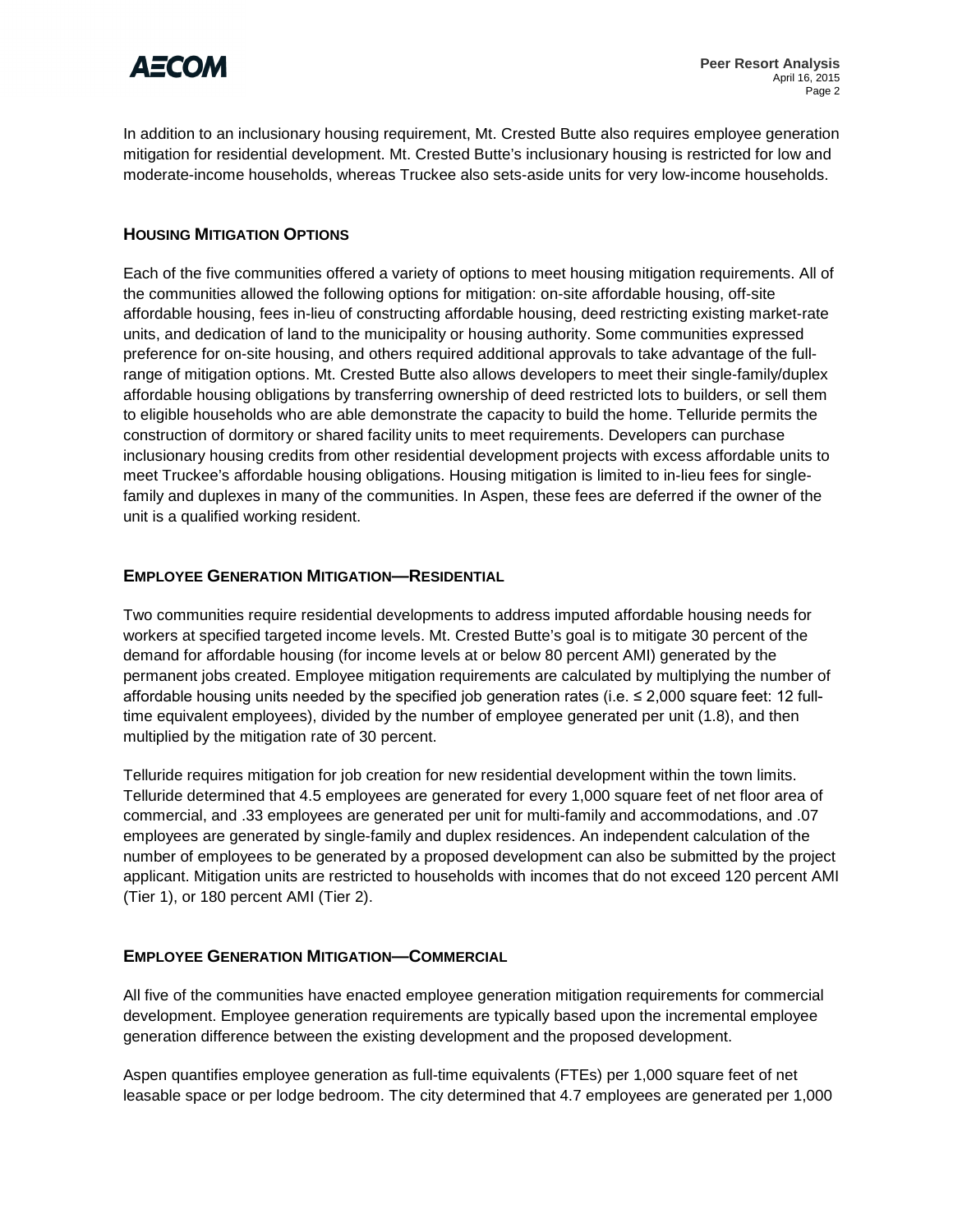

square feet of net leasable space. Employee generation rates are also determined for each of the other types of commercial or lodging development. The number of employees housed by employee generation mitigation units type is as follows: 1.25 employees per studio, 1.75 employees per onebedroom unit, 2.25 employees per two-bedroom unit, and 3 employees per three-bedroom unit.

Jackson's employee generation mitigation requirements are calculated by requiring a specific number of residential square feet assumed to be needed for affordable housing for every 1,000 square feet of commercial or industrial uses that are developed. Retail has the largest floor area requirement of 378 square feet of affordable housing required for every 1,000 square feet of commercial development. Industrial uses have the smallest floor area requirement at 8 square feet.

Mt. Crested Butte requires commercial development to provide affordable housing units (for income levels at or below 80 percent AMI) equivalent to 15 percent of the demand for additional housing units generated by the employees of that development. Accommodation development (e.g. hotel) must provide 15 percent (30 percent in the Downtown Development Authority (DDA) District) of the housing units for which demand is generated by on-site permanent employment for households with incomes at or below 80 percent AMI. The number of jobs generated (2.9 per 1,000 square feet of commercial and 0.5 per room for accommodations) is divided by the number of employees per job (1.3). The number of employees generated is then divided by the number of employees per unit (1.8) to obtain the number of households generated. This is then multiplied by 15 percent (30 percent in DDA District) to determine the number of housing mitigation units required.

Truckee has determined that one FTE employee is created for every 500 square feet of gross floor space of commercial and for every 1,000 square feet of industrial. Truckee's employee generation mitigation requirements are calculated by the number of employees generated by the project (FTE) and the number of very low, low, and moderate-income category employees the project creates. Projects are exempt if less than seven employees are created. For projects that create over seven jobs the number of affordable units required are directly proportional to the number and income levels of the jobs created, based on a prescribed formula.

#### **AFFORDABLE UNIT SIZE**

The minimum net square footage requirements for newly deed restricted affordable housing units are between 400-450 square feet for a studio, and 150 square feet for dormitory or lodge housing. This requirement is generally flexible if it can be demonstrated that livability and storage is appropriately accommodated. In some cases, there is a maximum unit size requirement to ensure an adequate supply of housing to meet the needs of the community.

#### **CONCLUSION**

The Town of Mammoth Lakes' draft Housing Ordinance Update reflects a number of housing mitigation policies from the peer resort communities analyzed above. These policies include:

- ► Increased housing mitigation options
	- Provide housing off-site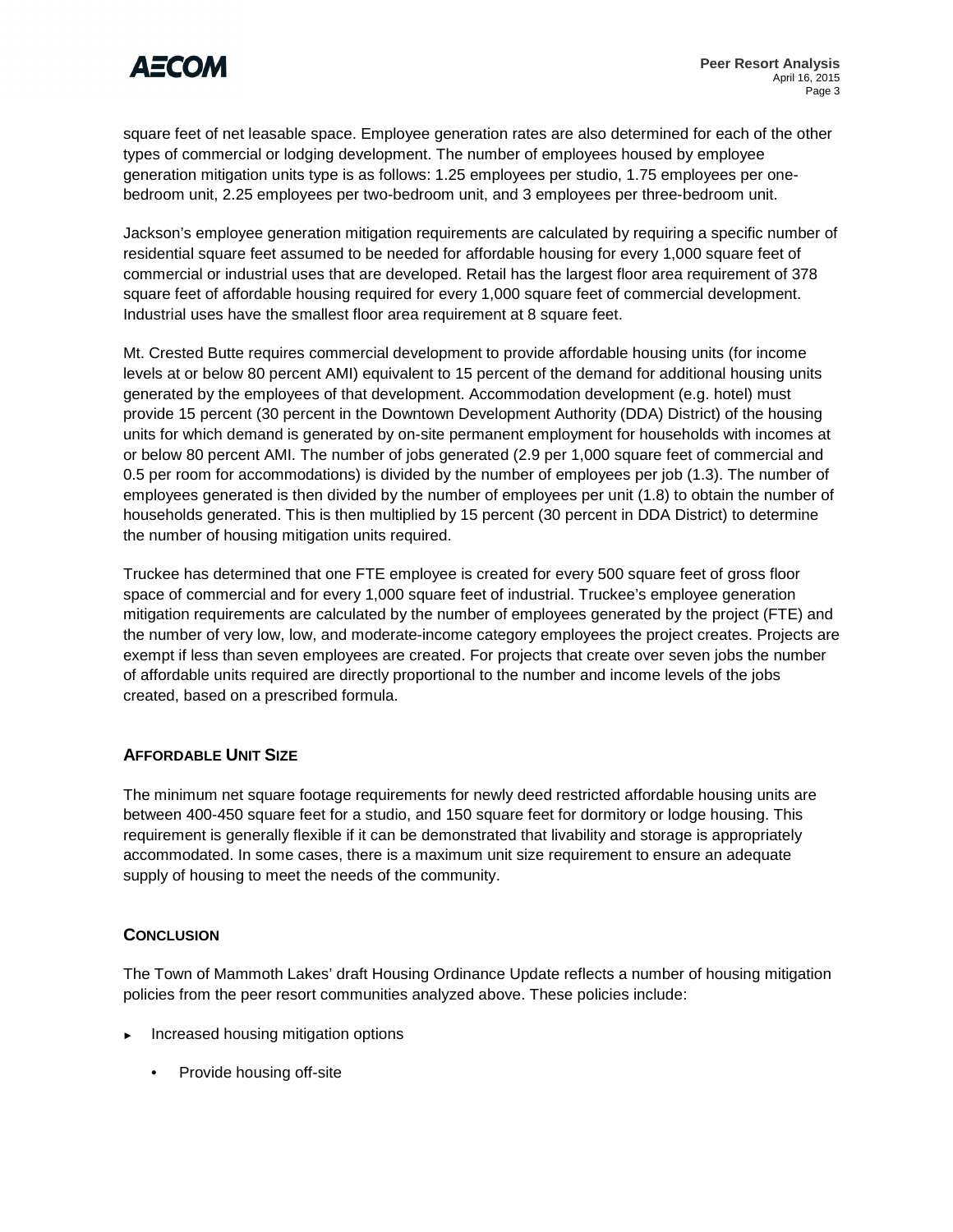

- Deed restrict existing market-rate ownership units within the Town
- Convey land and/or development-ready lots within the project site
- Sell or transfer unused housing mitigation credits
- ► Housing mitigation determined employee generation of development projects and nexus study
	- o No longer require fixed percentage of housing units to be affordable
- ► Refined housing mitigation exemptions
- ► Lower the minimum square footage of housing mitigation units
- ► Amenity and design standards adopted separately from the Housing Ordinance Update, through a Town Council resolution